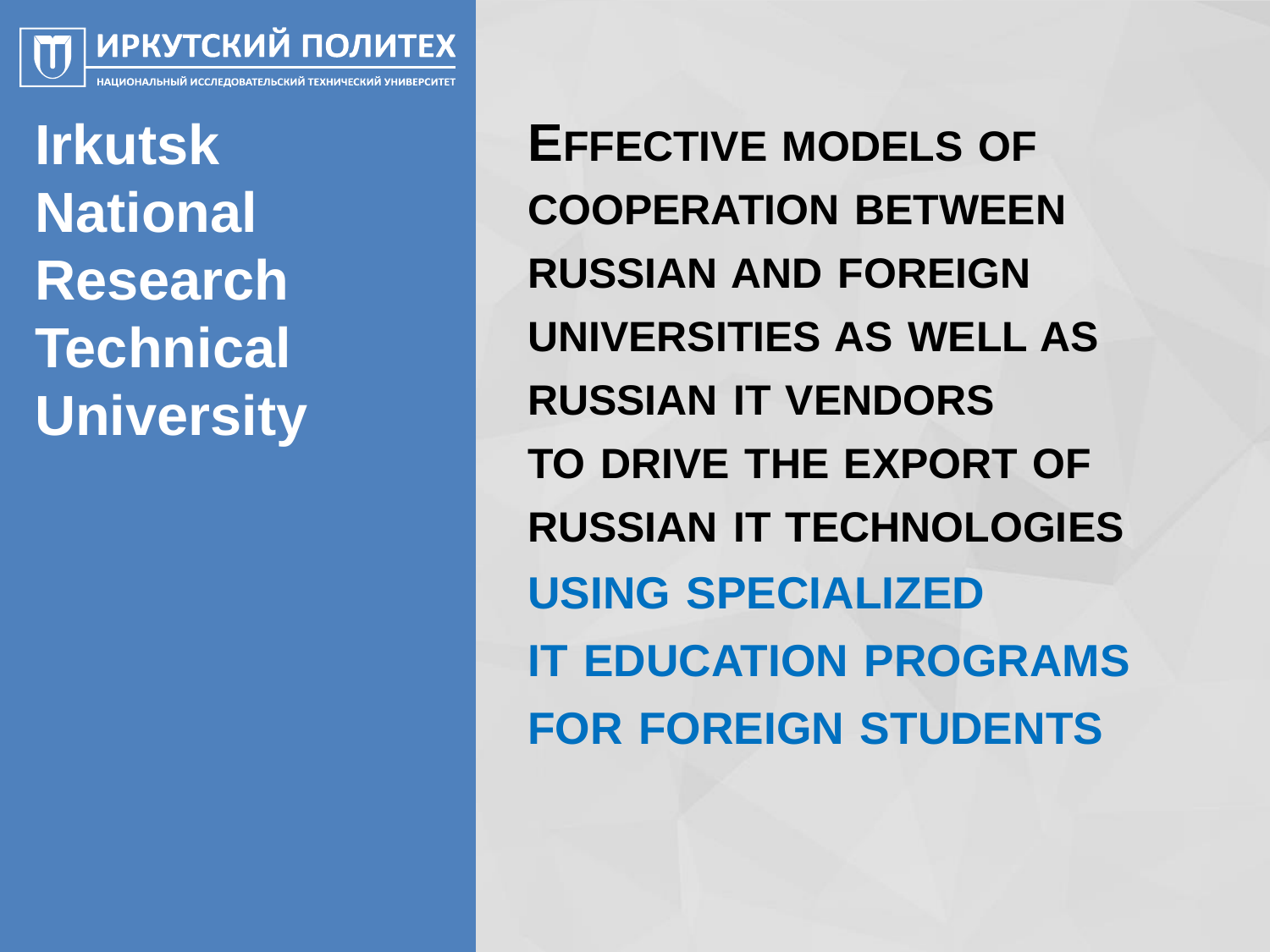- **Custom features and price are able to compete with products from other vendors**
- **Product and vendor reputation**

**Base of loyal customers and potential clients**

**Ecosystem of the sales and users support**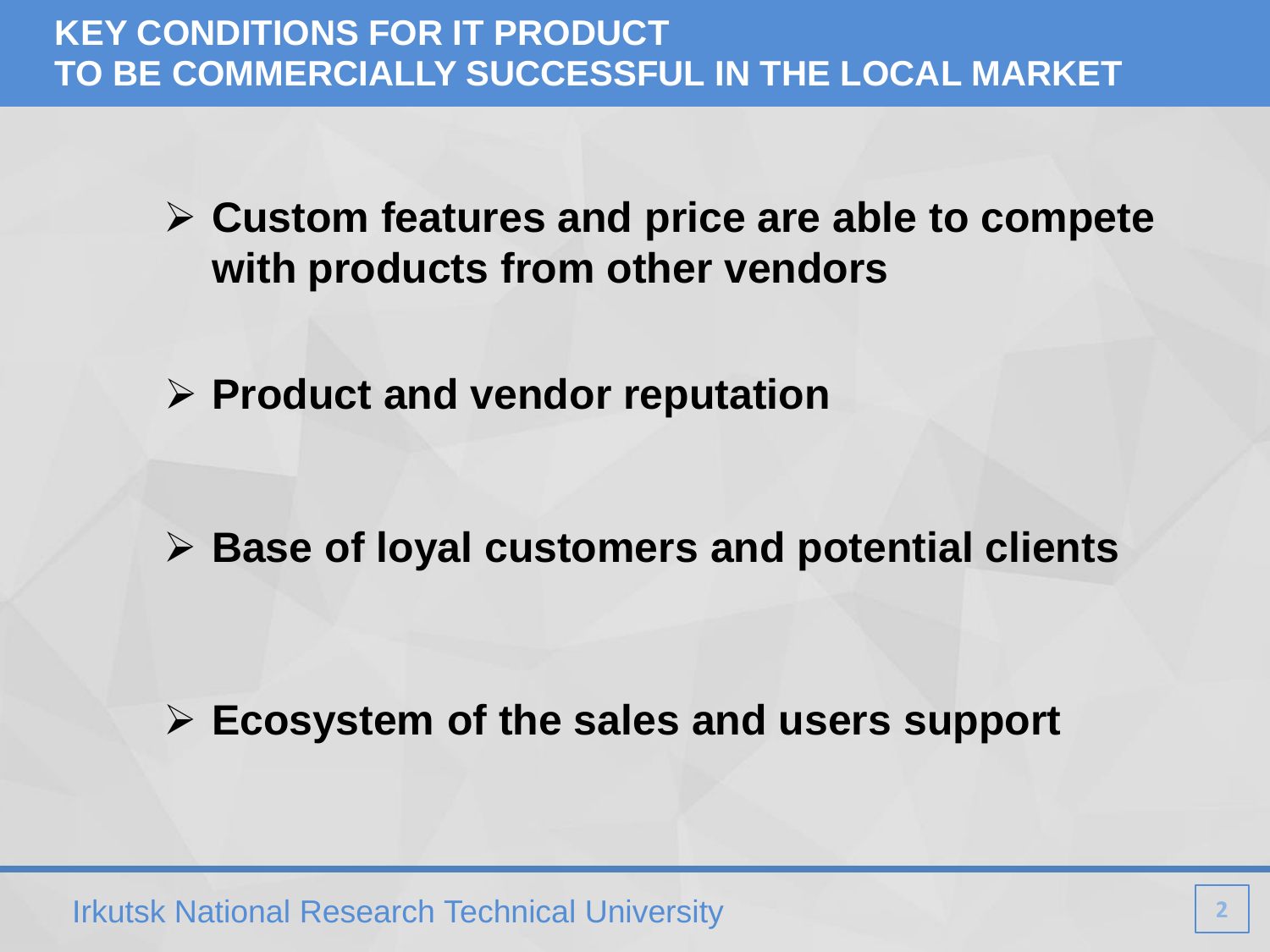## **COMPANY THAT HAS BEEN WORKING IN THE LOCAL MARKET VS. COMPANY THAT ENTERS THE MARKET**

| <b>Key conditions</b>                                                                       | <b>Company that</b><br>has been working<br>in the local<br>market | <b>Company that</b><br>enters the<br>market |
|---------------------------------------------------------------------------------------------|-------------------------------------------------------------------|---------------------------------------------|
| <b>Custom features and price are able</b><br>to compete with products from other<br>vendors |                                                                   |                                             |
| <b>Product and vendor reputation</b>                                                        |                                                                   |                                             |
| <b>Base of loyal customers and</b><br>potential clients                                     |                                                                   |                                             |
| Ecosystem of the sales and users<br>support                                                 |                                                                   |                                             |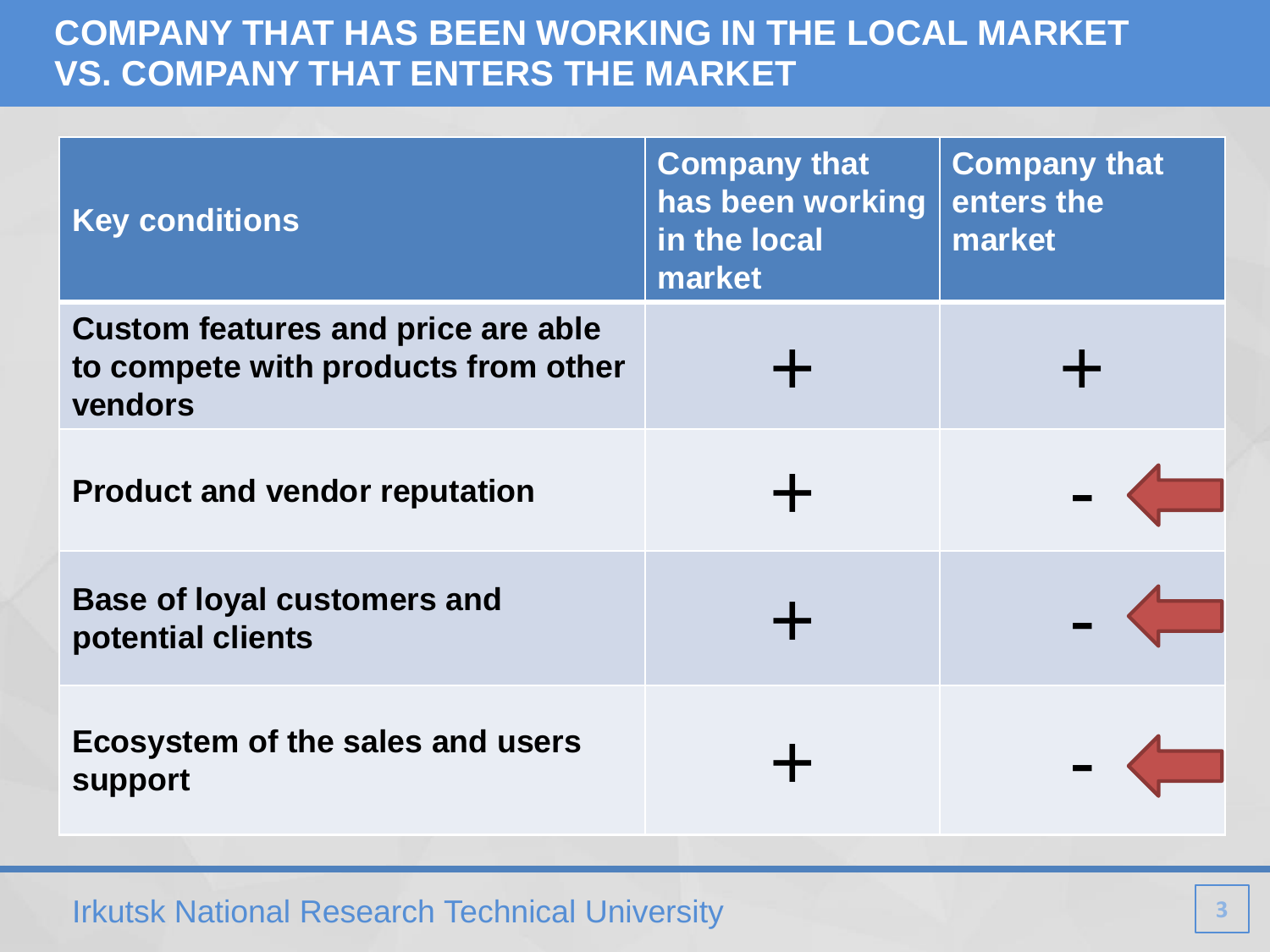## **ACADEMIC SPHERE AS A STRATEGIC PILLAR FOR BUSINESS GROWTH**

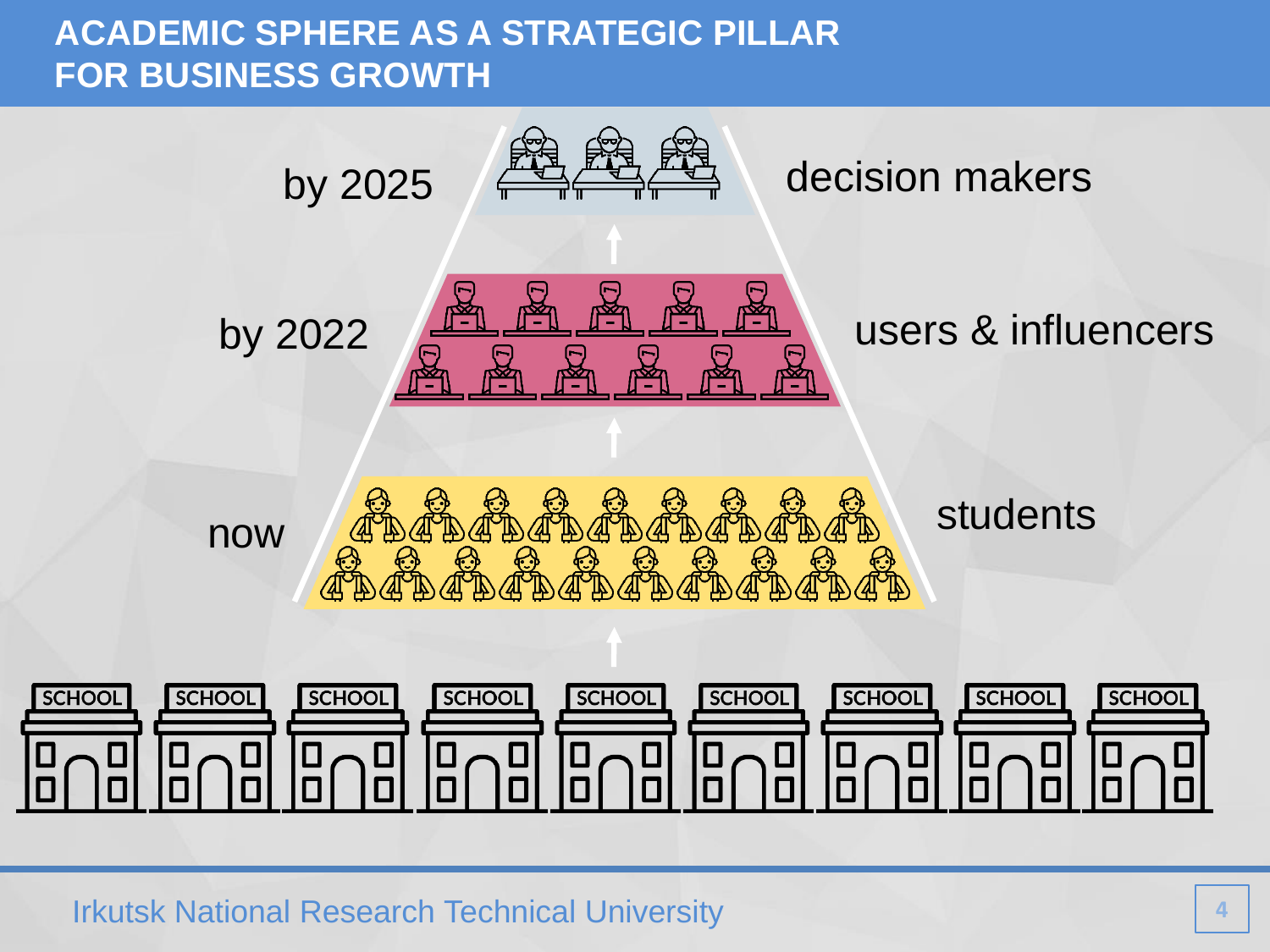# **COOPERATION BETWEEN THE PARTIES**

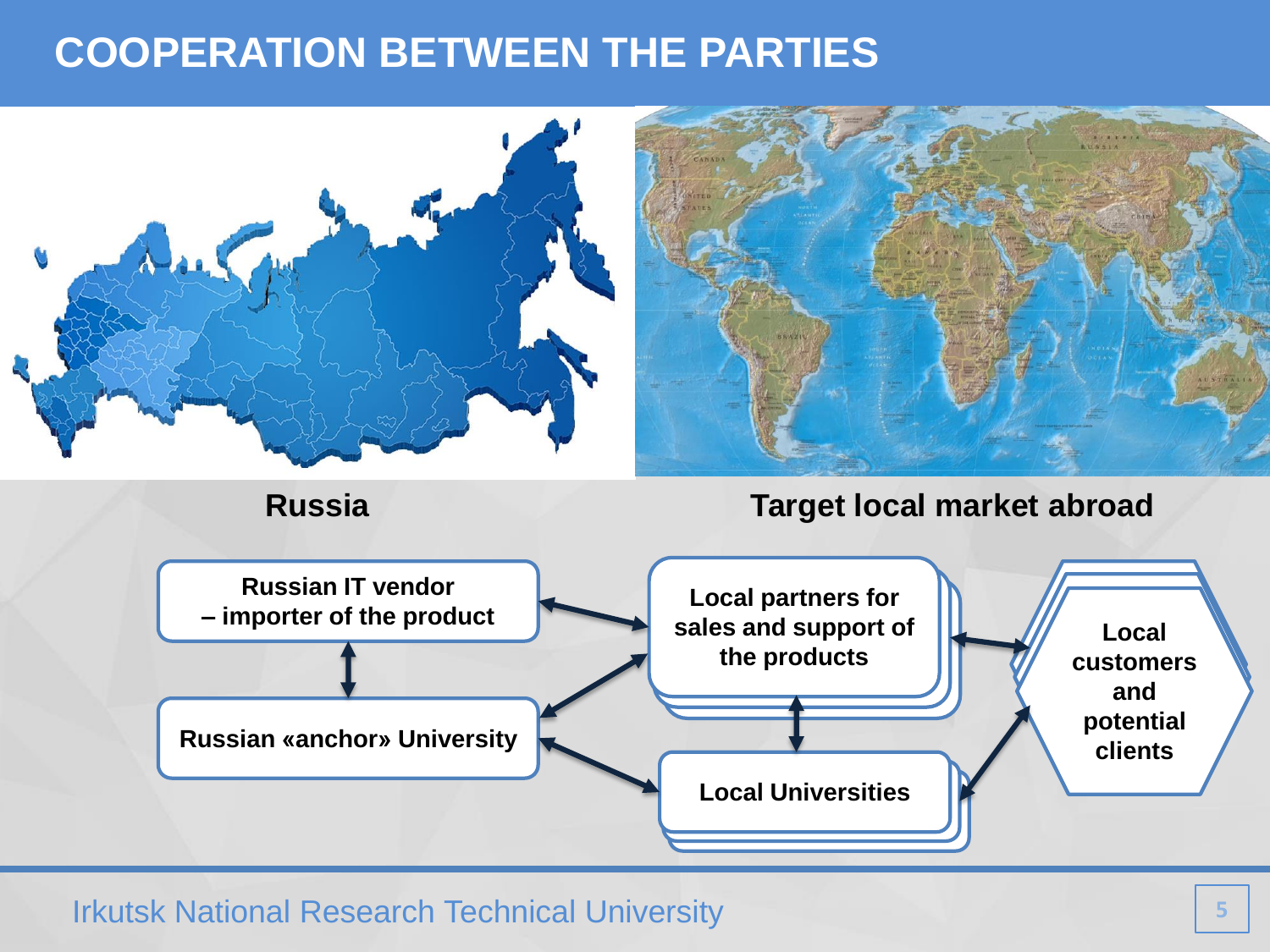# **CONTRIBUTION OF THE PARTIES**

| <b>Russian</b><br><b>IT vendor</b>                                                                                                                                                                                                               | <b>Russian «anchor»</b><br><b>University</b>                                                                                                                        | <b>Local partners for</b><br>sales and support of<br>the products                                                                                                                                                                                                                 | <b>Local</b><br><b>Universities</b>                                                                                          | <b>Local</b><br>customers and<br>potential clients                                                            |
|--------------------------------------------------------------------------------------------------------------------------------------------------------------------------------------------------------------------------------------------------|---------------------------------------------------------------------------------------------------------------------------------------------------------------------|-----------------------------------------------------------------------------------------------------------------------------------------------------------------------------------------------------------------------------------------------------------------------------------|------------------------------------------------------------------------------------------------------------------------------|---------------------------------------------------------------------------------------------------------------|
| <b>Product features</b><br>$\blacksquare$<br>description and<br>product user<br>manual<br>Academic product<br>licenses<br><b>Product Trainings</b><br>٠<br>for university<br>educators<br>Product<br>$\blacksquare$<br>certification<br>programs | Develop of Learning<br>٠<br>resources<br>Develop and<br>п.<br>implementation of<br>academic<br>educational program<br>(most often -<br>master's degree<br>programs) | Evaluation and<br>selection of students<br>Participate in the<br>$\blacksquare$<br>development and<br>implementation of<br>training courses<br><b>Practice oriented</b><br>$\blacksquare$<br>tasks and tests<br>Scholarships for<br>students<br><b>Employment of</b><br>graduates | Develop and<br>٠<br>implementation of<br>academic<br>educational<br>program<br>(most often -<br>master's degree<br>programs) | • Practice oriented<br>tasks and tests<br>• Scholarships for<br><b>students</b><br>Employment of<br>graduates |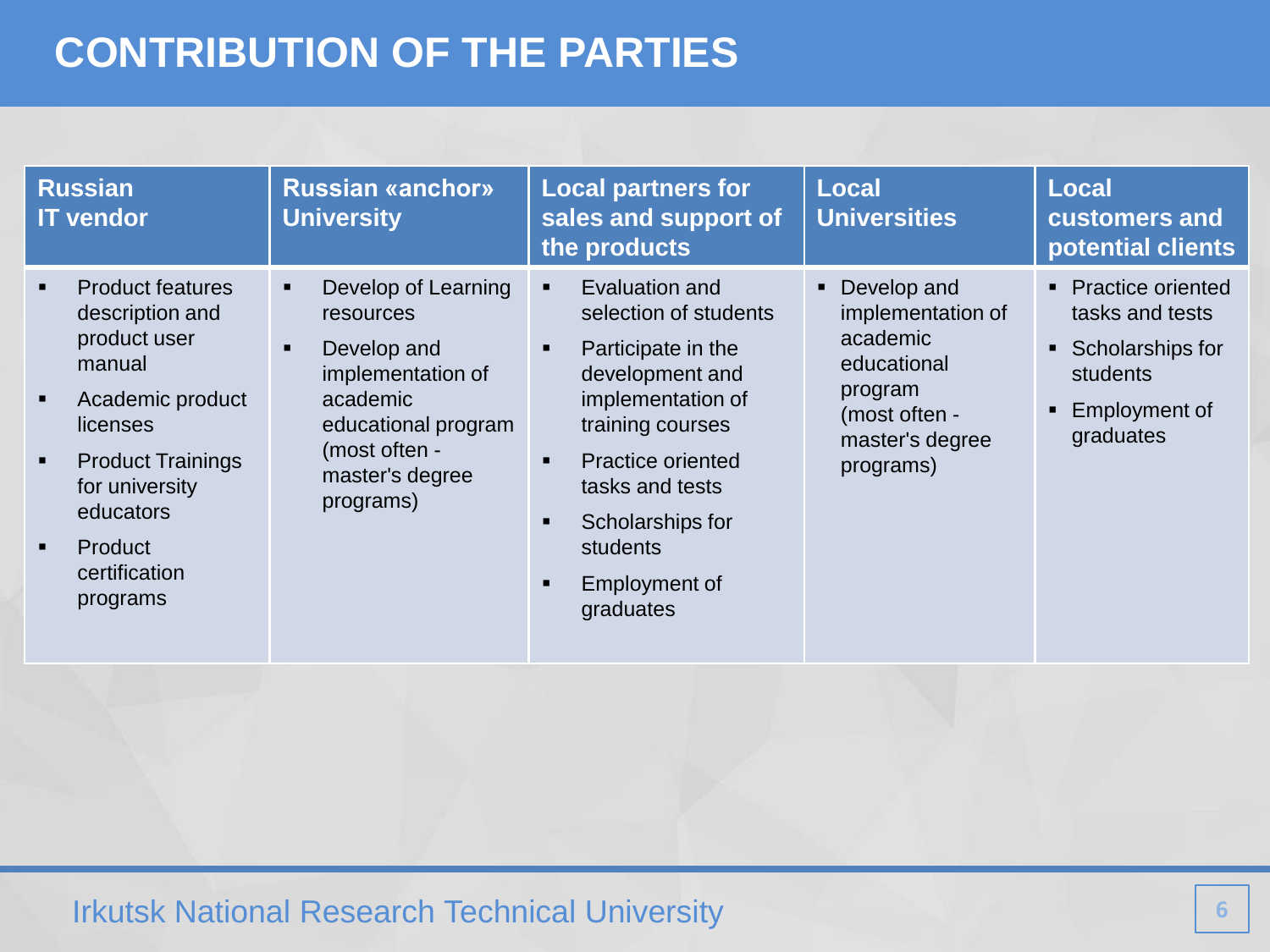# **PROGRAM FACTS**

- **Master's degree program**
- **Full-time program**
- **Program's title:**

current - "DIGITAL TECHNOLOGIES, NETWORKS AND BIG DATA" in the 2020-2021 academic year  $-$ «DIGITAL TRANSFORMATION, BIG DATA AND DATA GOVERNANCE»

## **Double diploma**

(from the Irkutsk National Research Technical University + from local university)

### **Duration - 2 academic years**

(1 year in Russia + 1 year in in local country)

- **Languages of Instruction – English**
- **Project based learning**
- **Practices based on real companies**
- **Guaranteed graduate employment**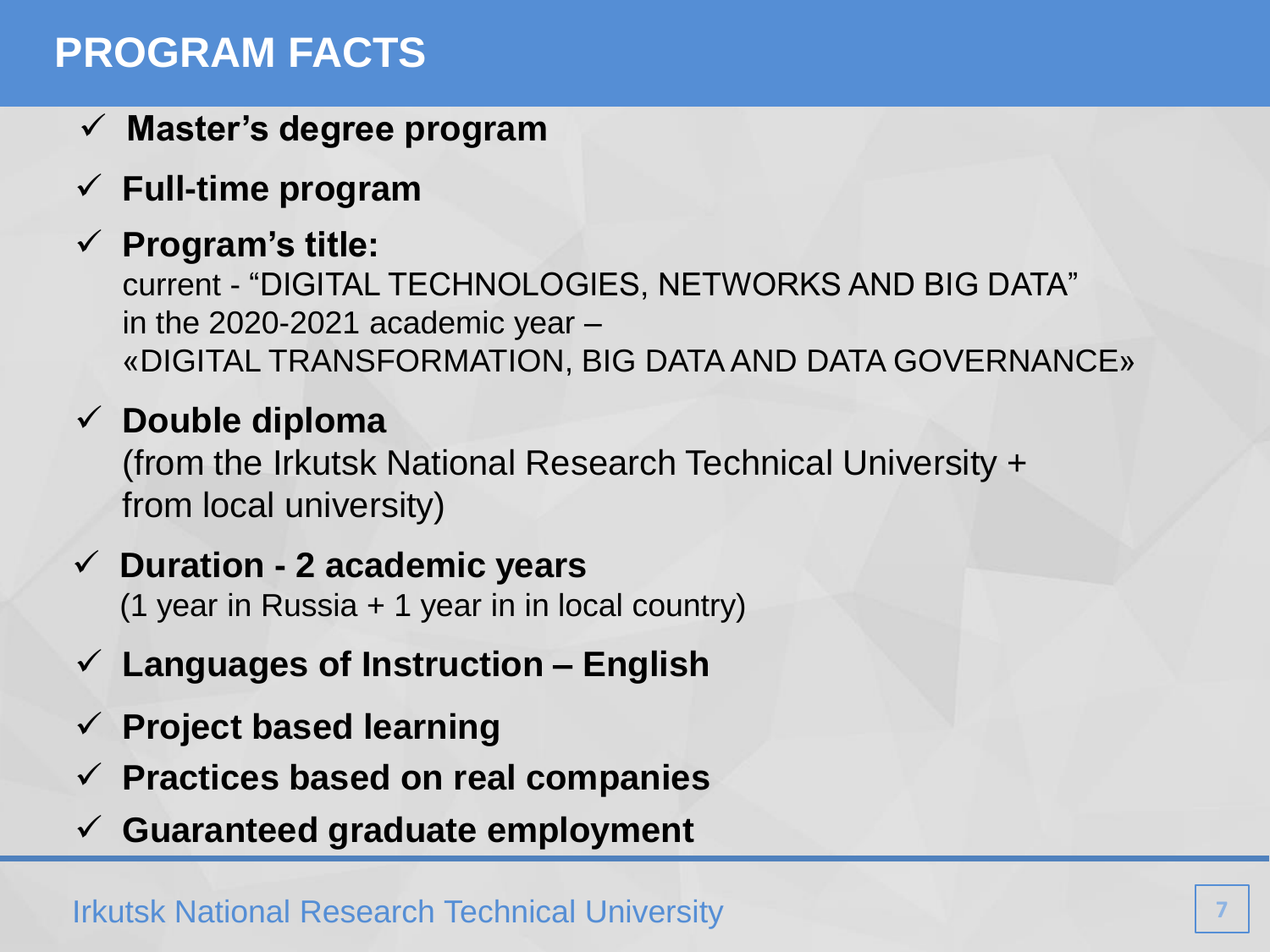# **KEY EDUCATIONAL MODULES**

- Methods of Mathematics Applied to Calculus, Probability and Statistics
- **Computational Modeling and Data Analytics**
- Enterprise Resource Planning Systems and Customer Relationship Management Systems
- **Project Management**
- **-** Data Analysis for Business Intelligence
- **Big Data Analytics**
- Artificial Intelligence, Machine Learning, Neural Networks and Pattern Recognition
- **Innovation Management**
- **Systems Engineering**
- **Information Security**
- **-** Data Visualization
- **-** Distributed Computing
- **Data Management**
- Cloud Computing
- **Object-Oriented Programming**
- **Internet of Things**
- **Enterprise Architecture Modeling**
- **-** Digital Marketing
- English for Professional Communication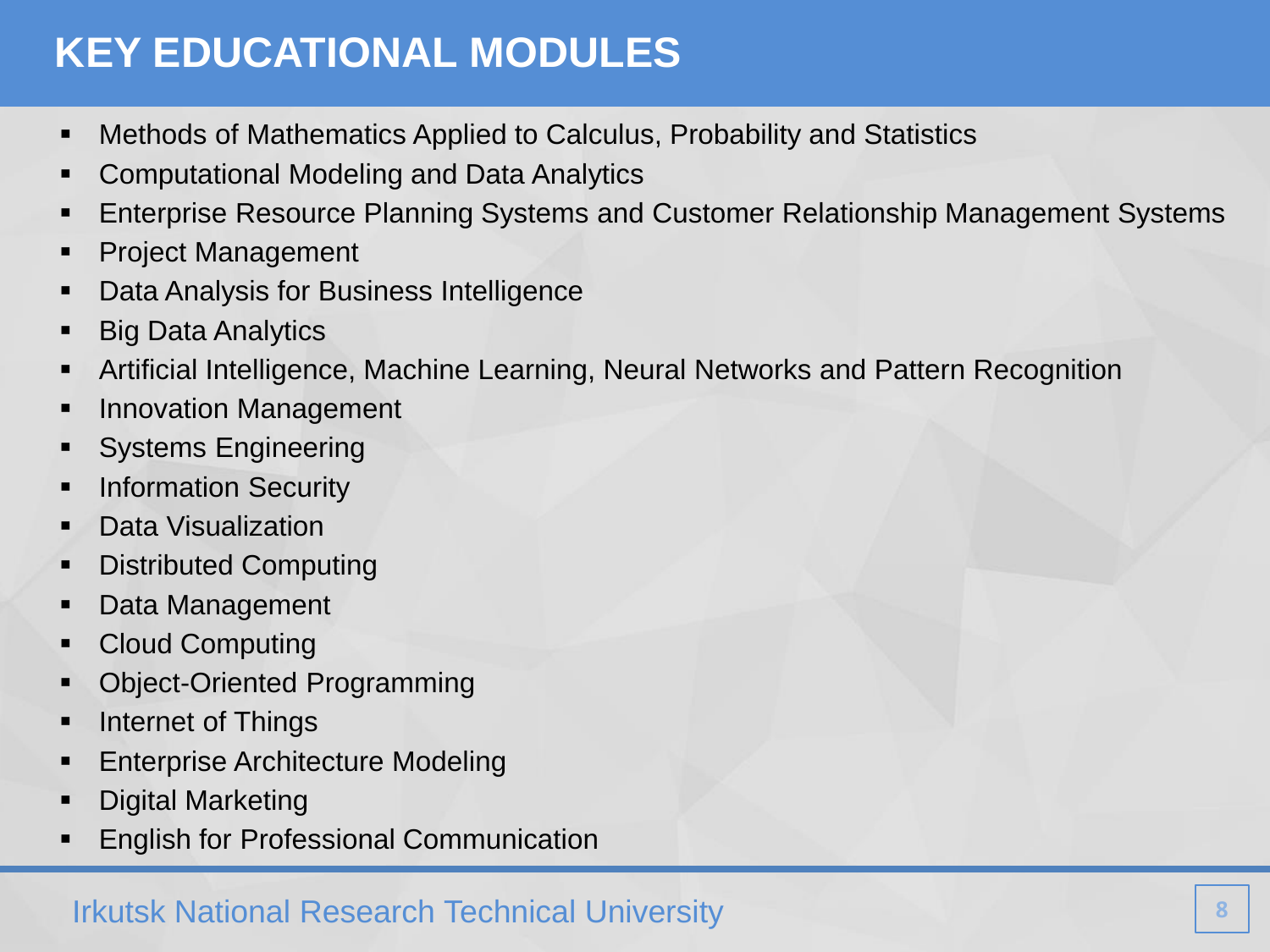# **CURRENT ACADEMIC PARTNERS FOR IMPLEMENTATION OF THE PROGRAM**

- **Mongolian University of Science and Technology**
- **Hanoi University of Science and Technology**
- **Indonesian Institute of Technology**
- **University of Indonesia**
- **Asia Pacific University of Technology and Innovation**
- **FPT University**